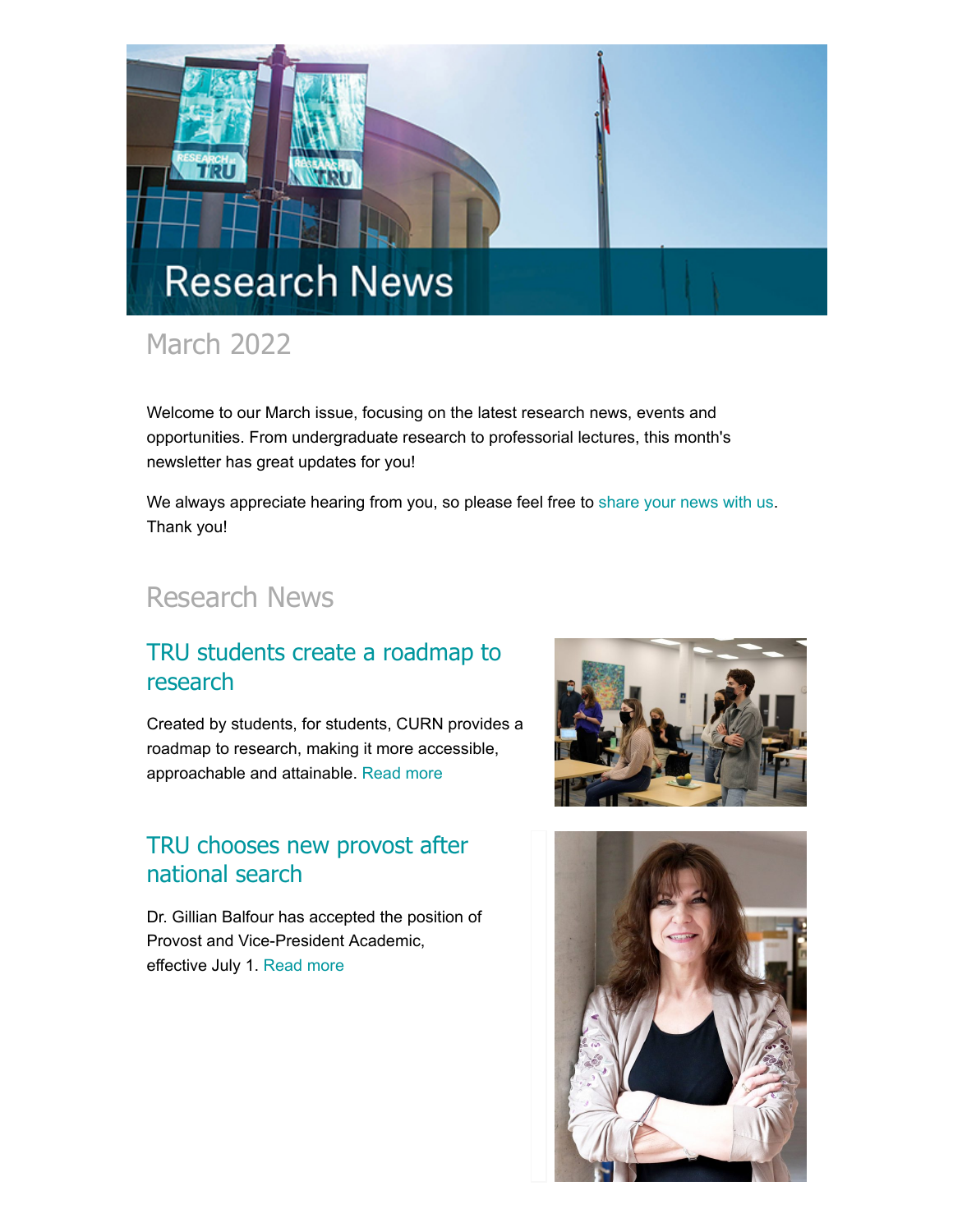### [Lecture series celebrates newly](http://inside.tru.ca/2022/03/22/lecture-series-celebrates-newly-promoted-professors/) promoted professors

TRU recognizes Dr. Matthew Reudink, co-chair of Biological Sciences, who has received full professor and whose research interests are behavioural ecology, evolution and ornithology. [Read more](http://inside.tru.ca/2022/03/22/lecture-series-celebrates-newly-promoted-professors/)

# [TRU researcher develops climate](http://inside.tru.ca/2022/03/14/tru-researcher-develops-climate-resilient-crops/)resilient crops

Department of Computing Science faculty member Dr. Yan Yan received a Discovery Grant in 2021 to focus on developing novel computational methods to assist plant breeding. [Read more](http://inside.tru.ca/2022/03/14/tru-researcher-develops-climate-resilient-crops/)

#### [Women business leaders share the](http://inside.tru.ca/2022/03/21/women-business-leaders-share-the-wealth-study-shows/) wealth, study shows

Dr. Salvador Barragan from the Bob Gaglardi School of Business and Economics looks at how female business owners view entrepreneurship and finds their perspective may make them more effective at spreading wealth than their male counterparts. [Read more](http://inside.tru.ca/2022/03/21/women-business-leaders-share-the-wealth-study-shows/)

#### [TRU researcher designs 6G networks](http://inside.tru.ca/2022/03/17/tru-researcher-designs-6g-networks-of-the-future/) of the future

Department of Engineering faculty member Dr. Omer Waqar received a Discovery Grant in 2021 to focus on designing smart and reconfigurable radio environments for 6G networks. [Read more](http://inside.tru.ca/2022/03/17/tru-researcher-designs-6g-networks-of-the-future/)

#### [The value of communication and](http://inside.tru.ca/2022/03/07/the-value-of-communication-and-social-media-in-real-estate/)







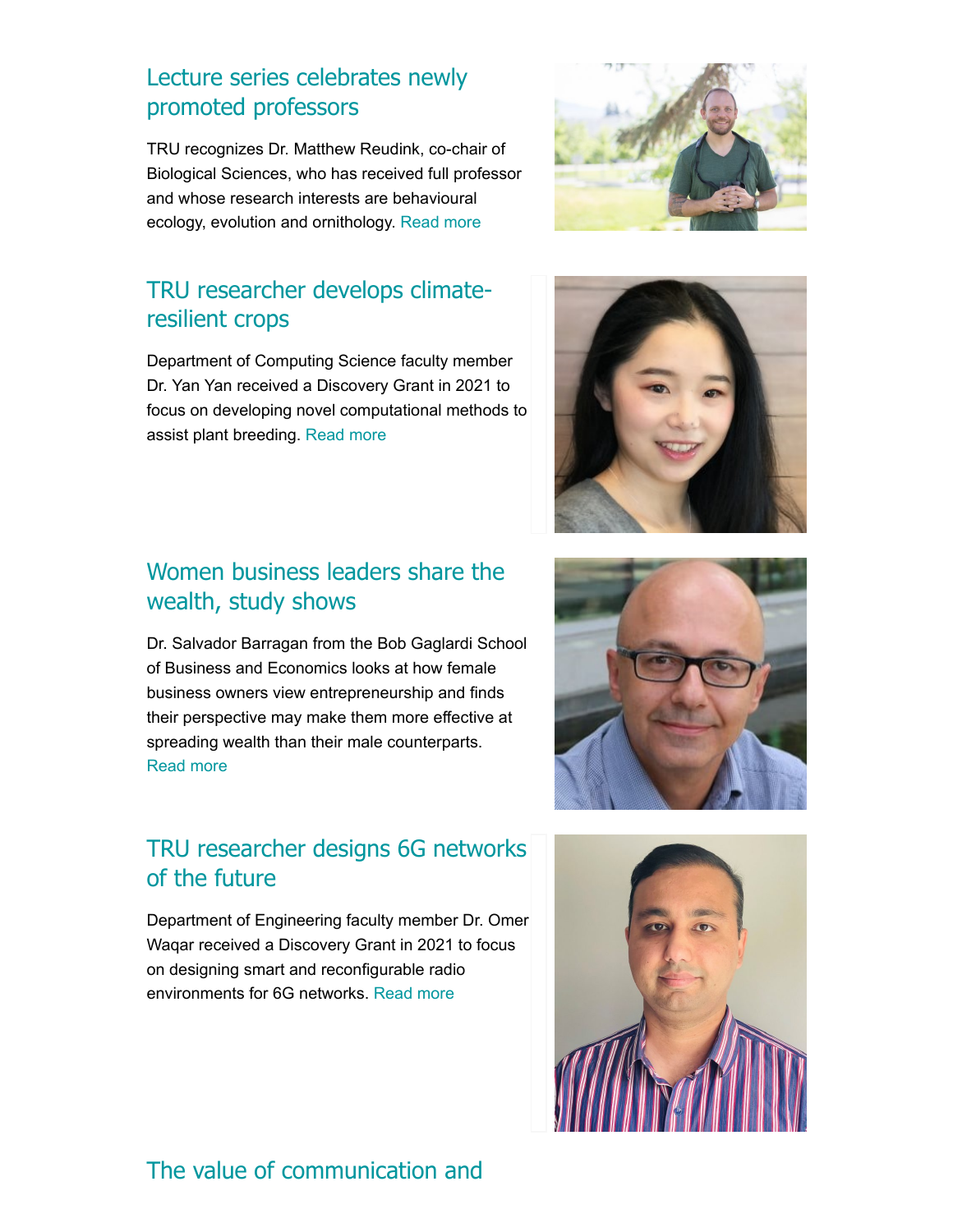#### [social media in real estate](http://inside.tru.ca/2022/03/07/the-value-of-communication-and-social-media-in-real-estate/)

Does technology add significant value to selling real estate? Accounting faculty member Dr. Liz Yanmin Gao clarifies our understanding of the question. [Read more](http://inside.tru.ca/2022/03/07/the-value-of-communication-and-social-media-in-real-estate/)

#### [TRU research drives meaningful](http://inside.tru.ca/2022/03/15/tru-research-drives-meaningful-impact/) impact

Dr. Jabed Tomal, from the department of Mathematics and Statistics, received a Discovery Grant in 2021 to focus on housing predictions, drug discovery, public health and big data. [Read more](http://inside.tru.ca/2022/03/15/tru-research-drives-meaningful-impact/)





#### Thank you, Mae; Welcome, Jessie

On behalf of TRU's research community, we'd like to thank Mae Romero for her expertise, collegiality and commitment supporting research during the last two challenging years. Mae has left her position as Research Finance Officer, and she'll be sorely missed. We really appreciate your contributions, Mae, and wish you the best in your future endeavours.

We would also like to welcome Senior Financial Planning Consultant Jessie Robson, who will be



temporarily stepping into the role of research accountant. To help streamline the transition, a new email address has been created to centralize requests for all research financial services, [FinResearch@tru.ca](mailto:FinResearch@tru.ca).

#### Finance year-end

March 31 is TRU's fiscal year-end which entails reporting to the Province of BC under a constrained time frame. Fiscal year-end requirements are the priority, and therefore any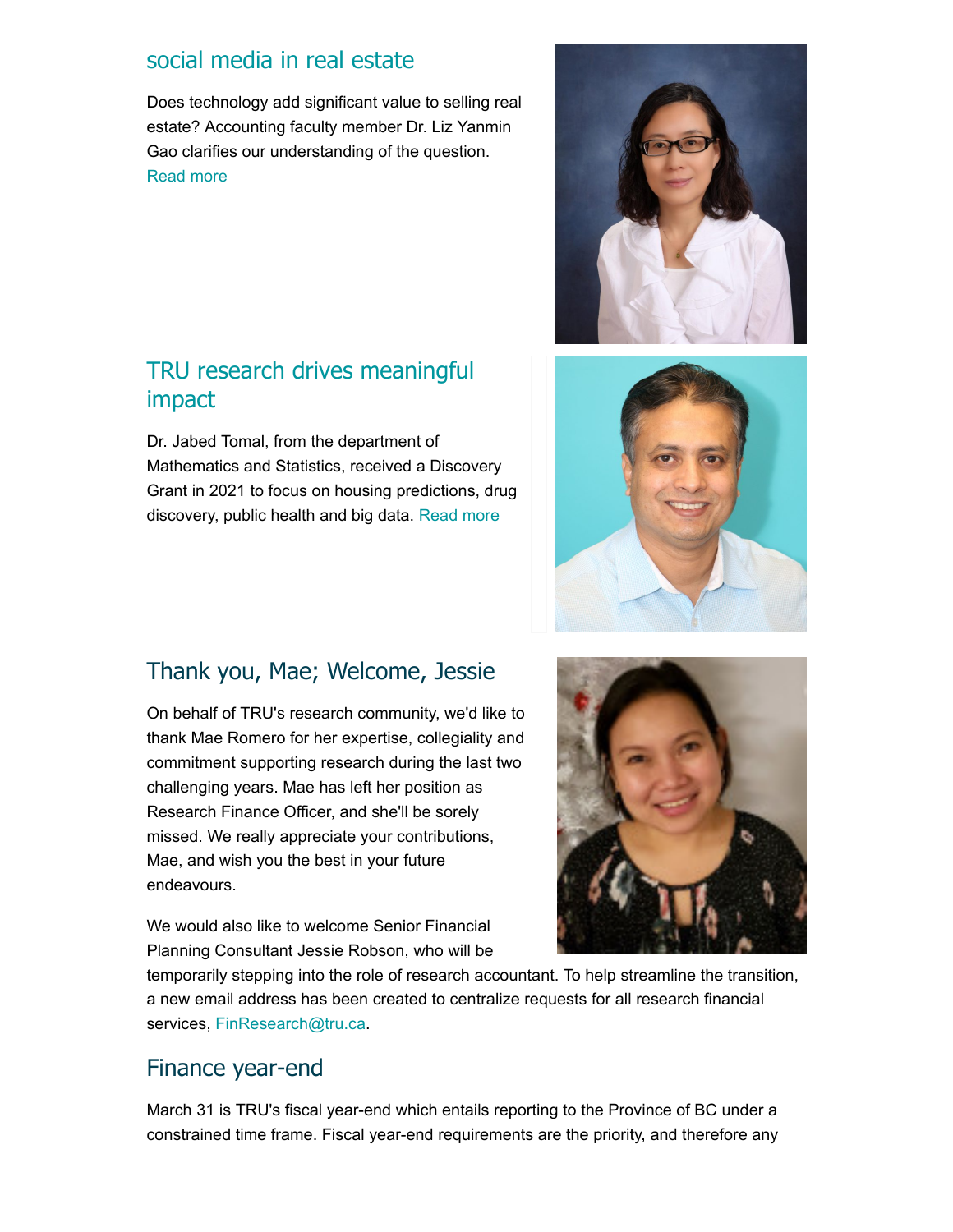non-urgent research-related requests to [FinResearch@tru.ca](mailto:FinResearch@tru.ca) will be responded to on a prioritized basis by the end of April.

#### Form 300s

A reminder that Form 300s for any tri-agency funded research projects are due on June 30. Finance will send these forms to researchers sometime in May. Researchers will be required to review, sign and return these forms to Finance by June 30.

## [Update on Essential Travel – Message from the Provost](https://bit.ly/3LkV9EI)

Essential travel is important for research, conferences, field experiences and many other rich opportunities for students, faculty and staff. TRU continues to follow the advice of the federal government and travel requests will be handled [as follows](https://bit.ly/3LkV9EI) for the foreseeable future.

#### Research security

Open and collaborative research environments may be vulnerable to abuse through theft of data and cyber threats. As a researcher, it is important for you to take reasonable measures to safeguard your work. The following Government of Canada sites provide some guidance on how to better protect yourself:

[Safeguarding your research](https://www.ic.gc.ca/eic/site/063.nsf/eng/h_97955.html) [Where can I learn more?](https://science.gc.ca/eic/site/063.nsf/eng/h_98282.html) [Security considerations for research and development](https://www.cyber.gc.ca/en/guidance/security-considerations-research-and-development-itsap00130)

# Kudos

**Noah Arney**, Career Services Coordinator, Career and Experiential Learning, co-authored "[Work-Integrated Learning Policy in Alberta: A Post-Structural Analysis](https://journalhosting.ucalgary.ca/index.php/cjeap/article/view/72460)," an article published in the peer-reviewed *Canadian Journal of Educational Administration and Policy*.

**Dr. Sheila Blackstock**, Assistant Professor, School of Nursing, co-authored "A review: [Developing an ecological model approach to co-worker incivility experiences of new](https://onlinelibrary.wiley.com/doi/10.1111/jan.15190) graduate nurses," an article published in the peer-reviewed *Journal of Advanced Nursing*.

**Dr. Catharine Dishke**, Director, Centre for Excellence in Learning and Teaching, coauthored "Online, Qualitative Research: Conducting a Multi-institutional, Multinational [Study on Immersive Learning Pedagogies," an article published in the peer-reviewed](https://methods.sagepub.com/case/online-qual-multi-institutional-multinational-immersive-learning-pedagogies) S*age Research Method Cases*.

**Dr. Mike Flannigan**, BC Research Chair in Predictive Services, Emergency Management [and Fire Science, co-authored "Mapping organic layer thickness and fuel load of the boreal](https://www.sciencedirect.com/science/article/pii/S0016706122001343) forest in Alberta, Canada," an article published in the peer-reviewed journal, *Geoderma*. Dr.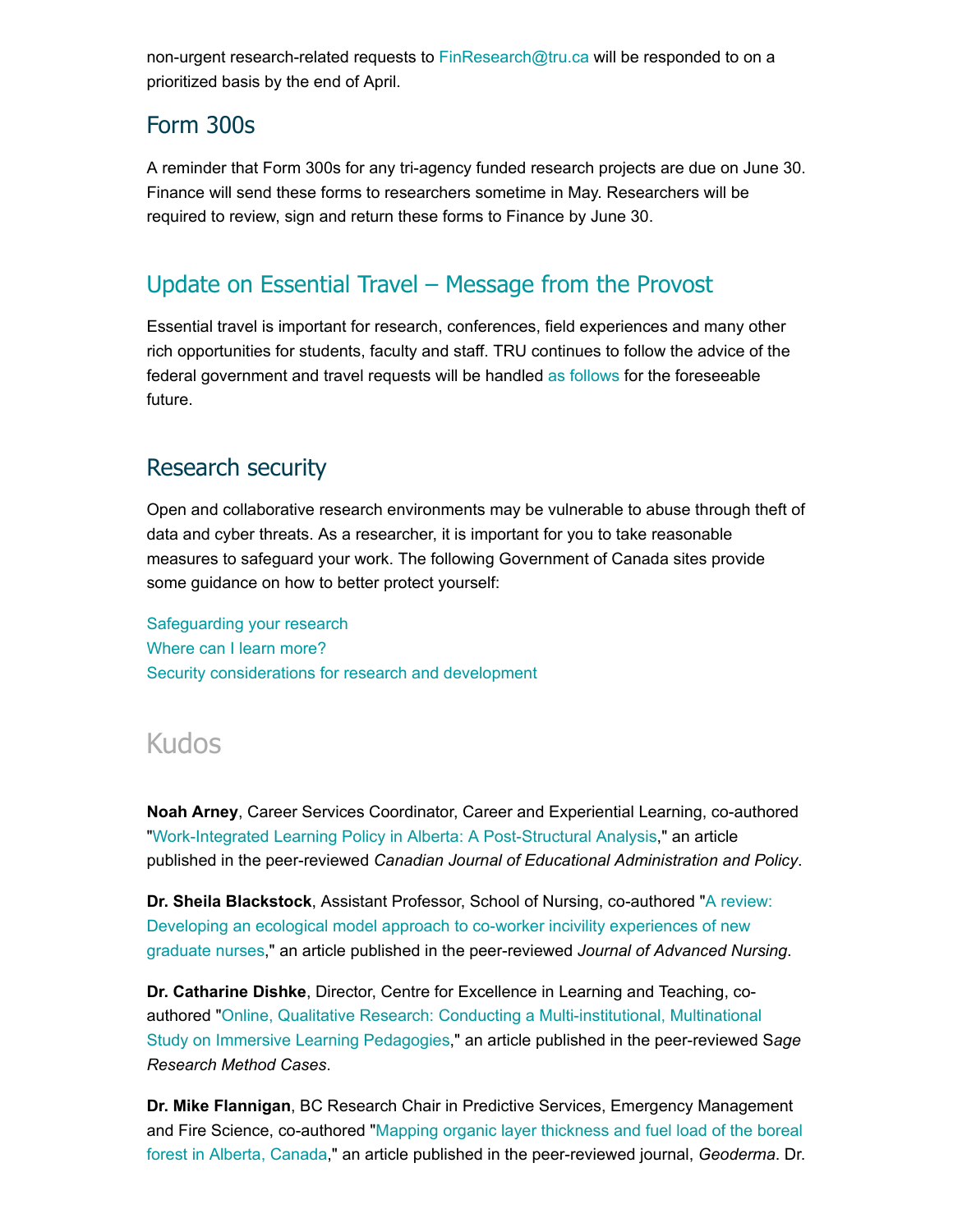Flannigan also co-authored "Future wildfire extent and frequency determined by the [longest fire-conducive weather spell," an article published in the peer-reviewed journ](https://www.sciencedirect.com/science/article/pii/S0048969722018459)al *Science of the Total Environment*.

**Dr. Yanmin Gao**, Associate Professor, Bob Gaglardi School of Business and Economics, [co-authored "Value of Communication and Social Media: An Equilibrium Theory of](https://link.springer.com/article/10.1007/s11146-021-09865-x) Messaging," an article published in the peer-reviewed *Journal of Real Estate Finance and Economic*s.

**Dr. Edward R. Howe**, Associate Professor and Chair, School of Education, published *[Teacher Acculturation: Stories of Pathways to Teaching](https://brill.com/view/title/61351?rskey=02H0u5&result=2)*, a thought-provoking book that provides a window into the world of novice teachers from the 1950s through present day.

**Dr. Sharon Karsten**, Faculty Member, Open Learning/Program Delivery, authored "*Walk [with Me: Uncovering the Human Dimensions of the Drug Poisoning Crisis in Small BC](https://www.walkwithme.ca/publications) Communities*," a published policy report developed in the Comox Valley and Kamloops. **Dr. Will Garrett-Petts**, Vice-President Research, was the Principal Investigator of the "Walk with Me" research and community action project.

**John O'Fee**, **QC**, Assistant Teaching Professor and **Dr. Trent Tucker**, Associate Teaching [Professor, Bob Gaglardi School of Business and Economics, participated in "From Sage on](https://books.google.ca/books?hl=en&lr=lang_en&id=X3BgEAAAQBAJ&oi=fnd&pg=PA117&dq=thompson+rivers+university&ots=nV5czlvMzu&sig=YEjgJkfIj3WeVGa7iQkRkVl4bB4&redir_esc=y#v=onepage&q=thompson%20rivers%20university&f=false) the Stage to Host with the Most", a chapter within the newly published book, *Higher Education Implications for Teaching and Learning During COVID-19.*

# [Communicating Research](https://inside.tru.ca/tru.ca/experts)

#### [InfoNews Kamloops | Why rise in hate and domestic crimes](http://inside.tru.ca/inthemedia/infonews-kamloops-why-rise-in-hate-and-domestic-crimes-during-covid-are-expected-to-continue/) during COVID are expected to continue

While the roots for hate crimes and domestic abuse are different, and not necessarily directly linked to COVID, there doesn't seem to be any decline, according to Dr. Rochelle Stevenson, Interim Department Chair for TRU's Department of Sociology and Anthropology. [Read more](http://inside.tru.ca/inthemedia/infonews-kamloops-why-rise-in-hate-and-domestic-crimes-during-covid-are-expected-to-continue/)

### [CBC BC | Great thinkers love walking. This retired prof explains](http://inside.tru.ca/inthemedia/cbc-bc-great-thinkers-love-walking-this-retired-prof-explains-why-you-should-do-it-too/) why you should do it, too

Retired TRU philosophy professor and Professor Emeritus Dr. Bruce Baugh discusses his new book, *Philosophers' Walks*, and says walking is good for mental health and creativity. It was also something many great philosophers and writers did to generate ideas. [Read more](http://inside.tru.ca/inthemedia/cbc-bc-great-thinkers-love-walking-this-retired-prof-explains-why-you-should-do-it-too/)

#### The Georgia Straight | [TRU gets ready to launch Master of Arts](https://www.straight.com/education/thompson-rivers-university-gets-ready-to-launch-master-of-arts-in-human-rights-and-social) in Human Rights and Social Justice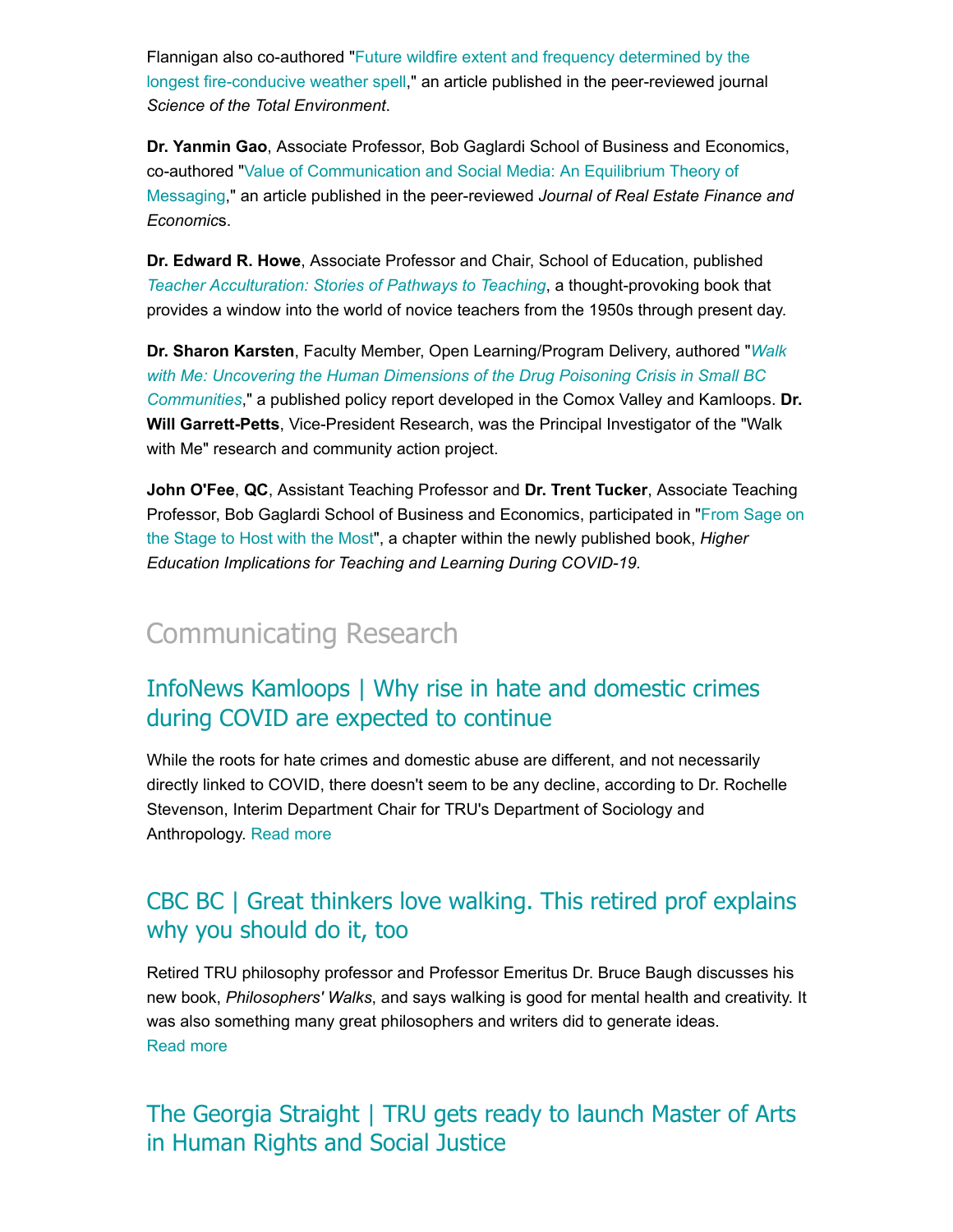Dean of Arts Dr. Richard McCutcheon feels a new Master of Arts in Human Rights and Social Justice, which reflects recommendations for education by the Truth and Reconciliation Commission of Canada, is perfectly timed. [Read more](https://www.straight.com/education/thompson-rivers-university-gets-ready-to-launch-master-of-arts-in-human-rights-and-social)

#### Kamloops This Week | [The Experimental City tackles climate](https://www.kamloopsthisweek.com/local-news/the-experimental-city-tackles-climate-change-issues-in-kamloops-5168307) change issues in Kamloops

This semester, Researcher-in-Residence Dr. Cheryl Gladu launched a new Master of Business Administration course called The Experimental City. Gladu says students are immersed in the community for the class, working on problems or questions that came out of the City of Kamloops' Community Climate Action Plan. [Read more](https://www.kamloopsthisweek.com/local-news/the-experimental-city-tackles-climate-change-issues-in-kamloops-5168307)

#### [Kamloops This Week | The inflation squeeze: The long, hard](http://inside.tru.ca/inthemedia/kamloops-this-week-the-inflation-squeeze-the-long-hard-road-toward-two-per-cent/) road toward two percent

Economics professor Dr. Laura Lamb discusses the high inflation that's been seen in Canada to date. She says it's a symptom of the pandemic and a result of its impact globally. [Read more](http://inside.tru.ca/inthemedia/kamloops-this-week-the-inflation-squeeze-the-long-hard-road-toward-two-per-cent/)

#### [United Nations Environment Programme news | As climate](http://inside.tru.ca/inthemedia/united-nations-environment-programme-news-as-climate-changes-world-grapples-with-a-wildfire-crisis/) changes, world grapples with a wildfire crisis

Dr. Mike Flannigan, Research Chair at TRU and author of a UN report on wildfire and climate change, says ecosystem damage caused by wildfires can amplify the impact of natural events. [Read more](http://inside.tru.ca/inthemedia/united-nations-environment-programme-news-as-climate-changes-world-grapples-with-a-wildfire-crisis/)

#### [Economic Trust of the Southern Interior \(ETSI-BC\) | Tourism](https://www.etsi-bc.ca/tourism-innovation-tru/) Innovation Lab builds entrepreneurship

At the Tourism Innovation Lab, TRU students apply their skills and critical thinking to the creation of tourism product ideas. The Lab is a partnership between the Tourism Management department ([Dave Carter](mailto:dcarter@tru.ca)), the Kamloops Innovation Centre, Tourism Kamloops and the TRU Generator ([Lincoln Smith](mailto:lsmith@tru.ca)), which supports student entrepreneurs.

#### [CBC Vancouver | The spread of misinformation and](http://inside.tru.ca/inthemedia/cbc-vancouver-the-spread-of-misinformation-and-disinformation-about-canadians-legal-rights/) disinformation about Canadians' legal rights

COVID-19 isn't the only pandemic threatening Canada. The spread of misinformation and disinformation about Canadian's legal rights is as well, according to TRU Law faculty member Jeffrey Meyers. [Read more](http://inside.tru.ca/inthemedia/cbc-vancouver-the-spread-of-misinformation-and-disinformation-about-canadians-legal-rights/)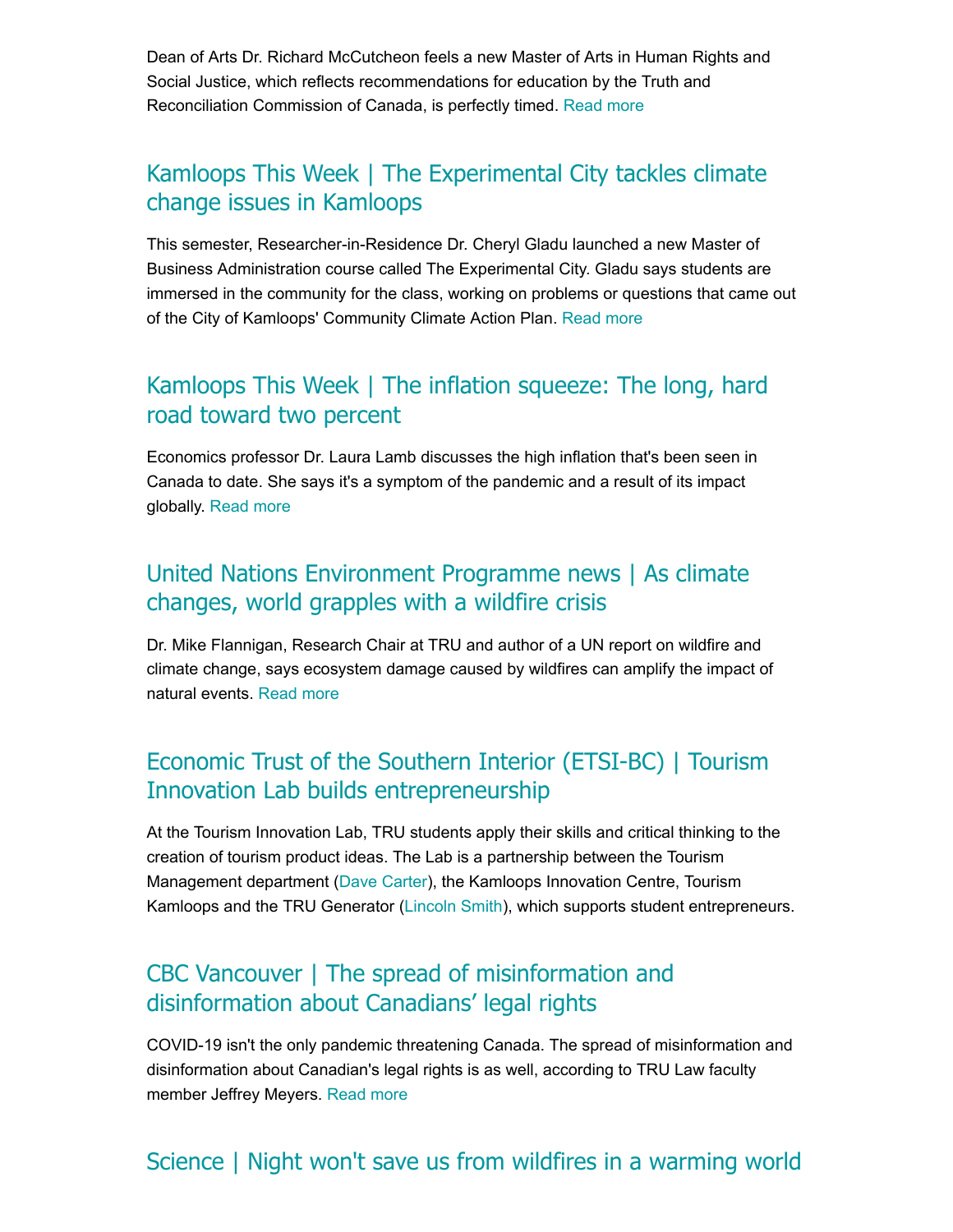Wildfire expert Dr. Mike Flannigan says the nightly fluctuations in weather are an important factor in fire behaviour, but they aren't "the only story line" for what's influencing nighttime fires. [Read more](https://www.science.org/content/article/nights-won-t-save-us-wildfires-warming-world#.Yg6B2qw5wrB.twitter)

# Experts list

Media is reaching out to TRU routinely, searching for experts to speak on a variety of [issues. Please make yourself and your expertise more accessible by joining the Experts](https://inside.tru.ca/find-an-expert/) [List. If you would like to be a part of the list, please](https://inside.tru.ca/find-an-expert/experts-registration-update/) take a moment and simply register online.

# Research Funding Digest

[The Office of Research and Graduate Studies is pleased to share our Research Funding](https://bit.ly/3NtpWRD) Digest for March 2022. Please feel free to share it with your colleagues.

To receive tailored funding prospects, please subscribe to our **Funding Distribution Listservs** (Health / Science and Engineering / Social Sciences and Humanities) and the **Monthly Research Digest** by sending an email to [facultyresearch@tru.ca](mailto:facultyresearch@tru.ca)

# **Opportunities**

## Be part of [The Conversation](https://theconversation.com/institutions/thompson-rivers-university-2586/authors)

Are you a faculty member who wants to share your **THE CONVERSATION** research with a larger audience? *The Conversation,* a daily independent news and analysis online publication, wants to hear from you. Authors are invited to write on a subject on which they have proven expertise, which they must disclose alongside their article. [Learn more](https://theconversation.com/institutions/thompson-rivers-university-2586/authors)

#### [Congress 2022](https://www.federationhss.ca/en/congress/congress-2022/register)

Deadline: Register before Thursday, March 31 to receive the early-bird discount

From May 12 to 20, scholars from across Canada and the world will gather virtually for the 91st Congress of the Humanities and Social Sciences.



This year's theme is *Transitions* where attendees are invited to re-imagine the world we inhabit, so that together we can build a future that is more diverse, sustainable, democratic and just. [Register here](https://www.federationhss.ca/en/congress/congress-2022/register)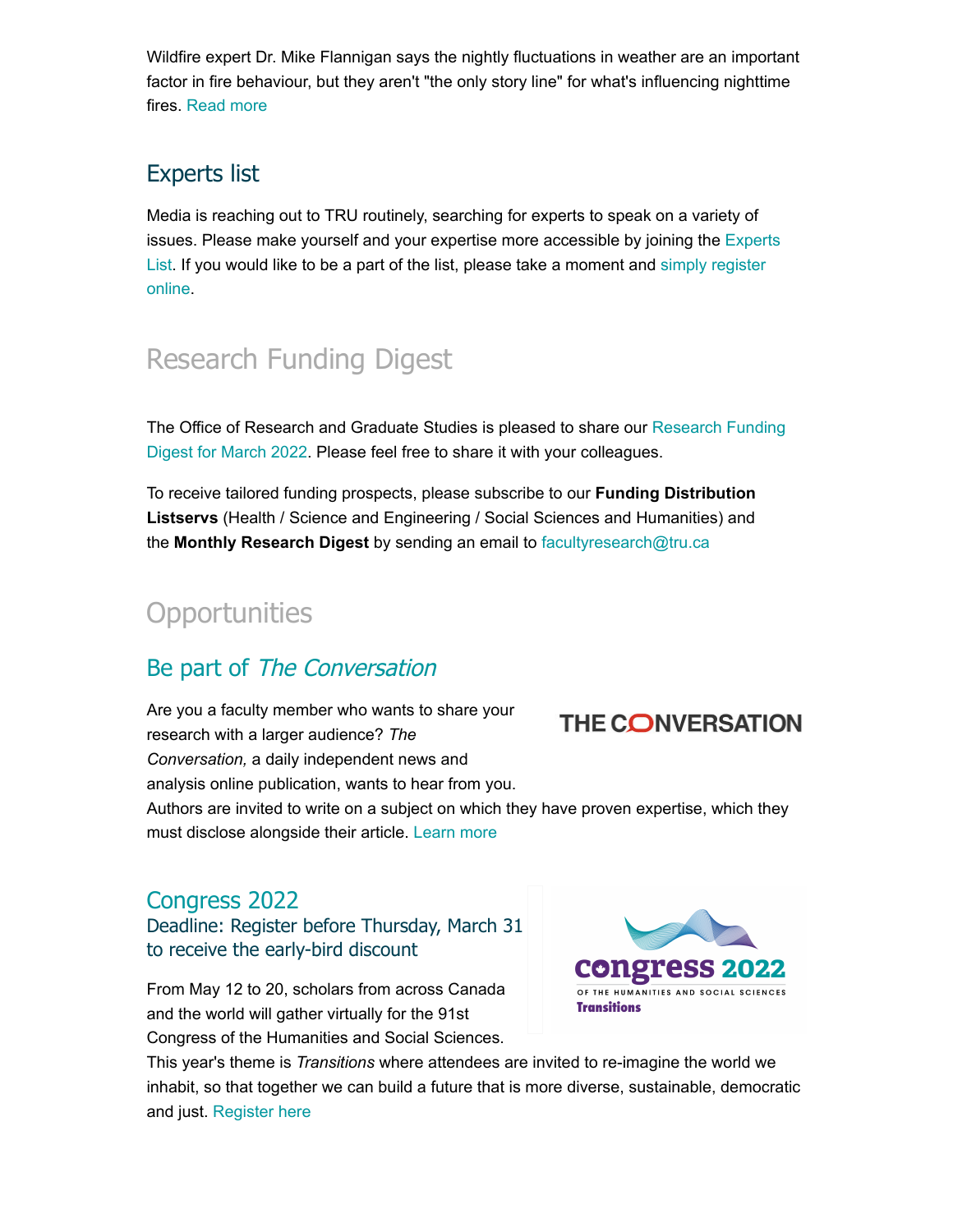#### [National Collaborating Centres for Public Health Knowledge](https://www.nccmt.ca/impact/kt-student-awards-nccph) Translation Graduate Student Awards Deadline: Thursday, March 31 Value: Three prizes of \$1,500

These awards recognize graduate students' knowledge translation excellence in public health in Canada. Prizes are awarded during the Canadian Public Health Association's annual conference. Award winners will present their knowledge translation research projects to an audience of public health networks in Canada, during the conference, or via webinar (date and format to be confirmed). [Find out more](https://www.nccmt.ca/impact/kt-student-awards-nccph)

#### [Sustainability Research Grant for Faculty](https://www.tru.ca/__shared/assets/tru-sustainability-research-grant-for-faculty46600.pdf) Deadline: Thursday, March 31 Value: Four awards of \$5,000 each

Funded by the TRU Sustainability Office, the purpose of the grant is to encourage interdisciplinary research and expand knowledge of sustainability and sustainable development, defined in terms of sustainability's four pillars—environmental, social, economic and cultural. All applications should be submitted to [jgordon@tru.ca.](mailto:jgordon@tru.ca)

#### [Sustainability Research Grant for Students](https://www.tru.ca/__shared/assets/tru-sustainability-research-grant-for-students46601.pdf) Deadline: Thursday, March 31 Value: Two awards of \$5,000 each

The purpose of this award is to encourage interdisciplinary research and expand knowledge of sustainability and sustainable development and practices, defined in terms of TRU's four pillars of sustainability: environmental, social, economic and cultural. Students are strongly encouraged to discuss their research project with [James Gordon](mailto:jgordon@tru.ca) from the TRU Sustainability Office before submitting.

[Equity, Diversity and Inclusion Cultural Mapping](https://calendly.com/map_edi_tru/march-31-student-drop-in-session?month=2022-03&back=1) Thursday, March 31, 11 a.m. – 1 p.m., HL 269 Wednesday, April 13, 11 a.m. – 2:30 p.m., HL 269 Thursday, April 14, 11 a.m. – 4 p.m., HL 269

Students! Do you have an hour or two to share your equity, diversity and inclusion story? A team of TRU researchers are capturing experiences of belonging using cultural mapping, an arts-based research method where people draw and then talk about their drawing. Free drinks and donuts to help get you inspired.

Email [Evelyn Asiedu](mailto:easiedu@tru.ca) to learn more.

#### [Mitacs Globalink Research Award Webinar: Karlsruhe Institute](https://bit.ly/3IOamwu) of Technology